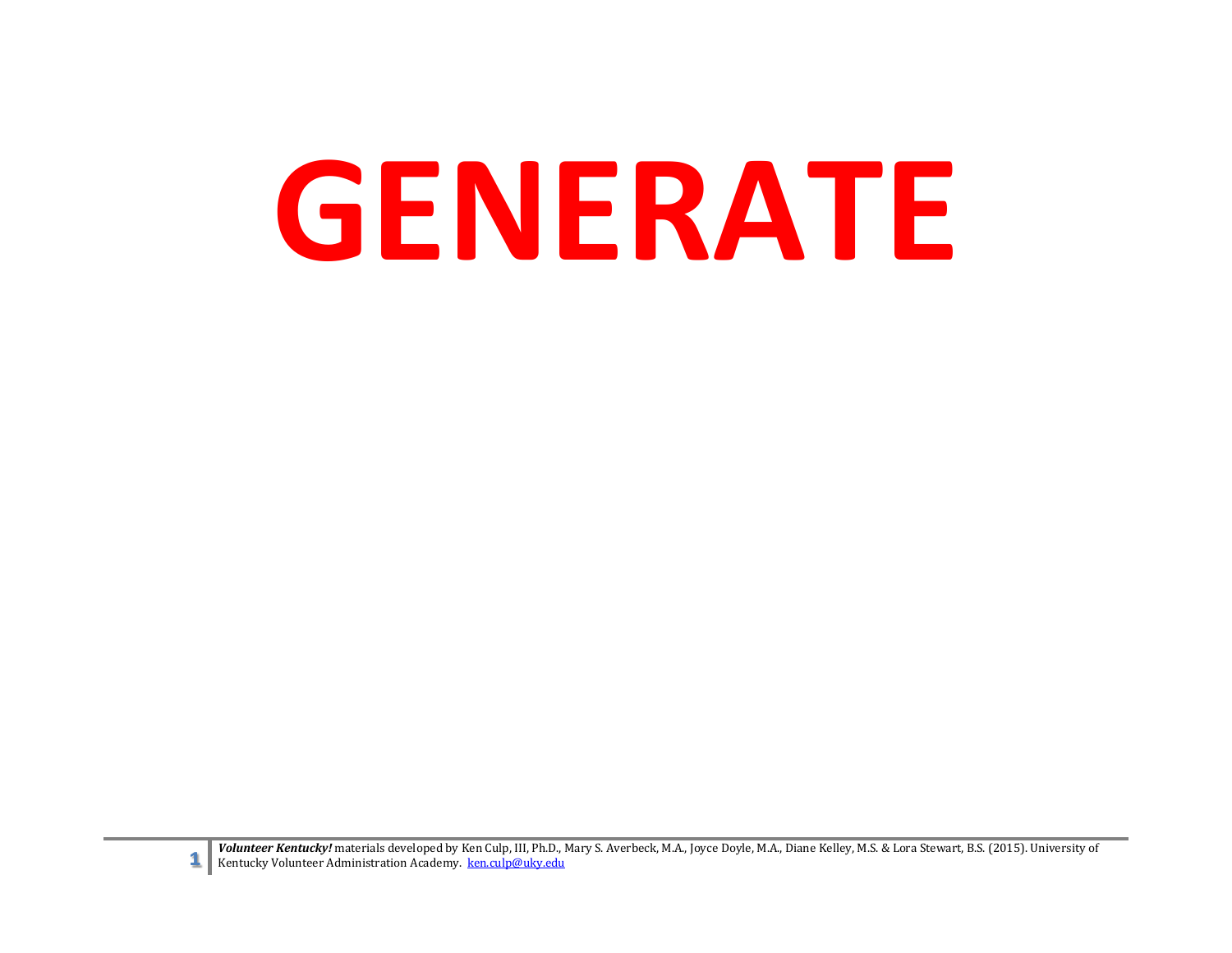### Needs Assessment

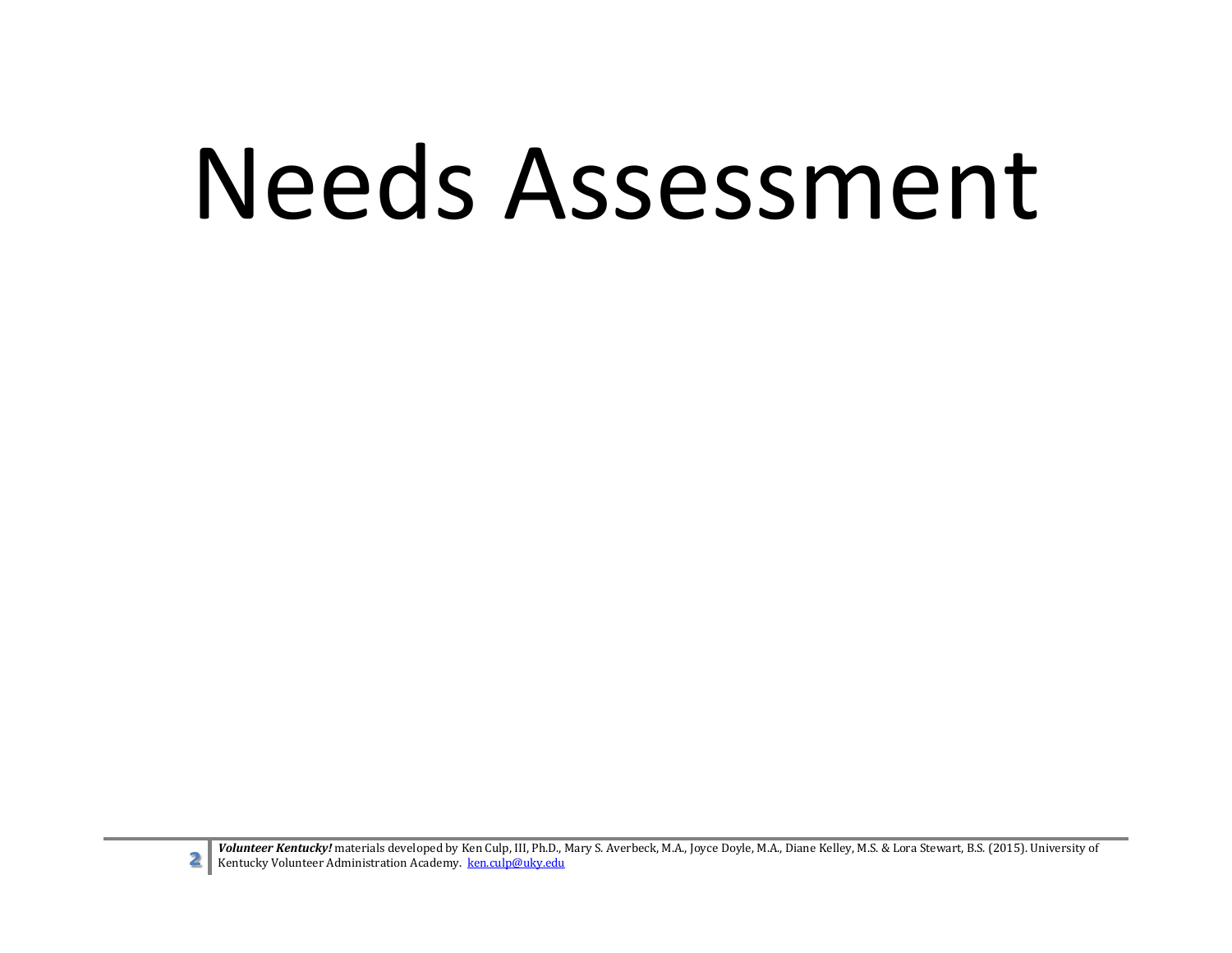# Position Descriptions

**3** *Volunteer Kentucky!* materials developed by Ken Culp, III, Ph.D., Mary S. Averbeck, M.A., Joyce Doyle, M.A., Diane Kelley, M.S. & Lora Stewart, B.S. (2015). University of Kentucky Volunteer Administration Academy. ken Kentucky Volunteer Administration Academy. [ken.culp@uky.edu](mailto:ken.culp@uky.edu)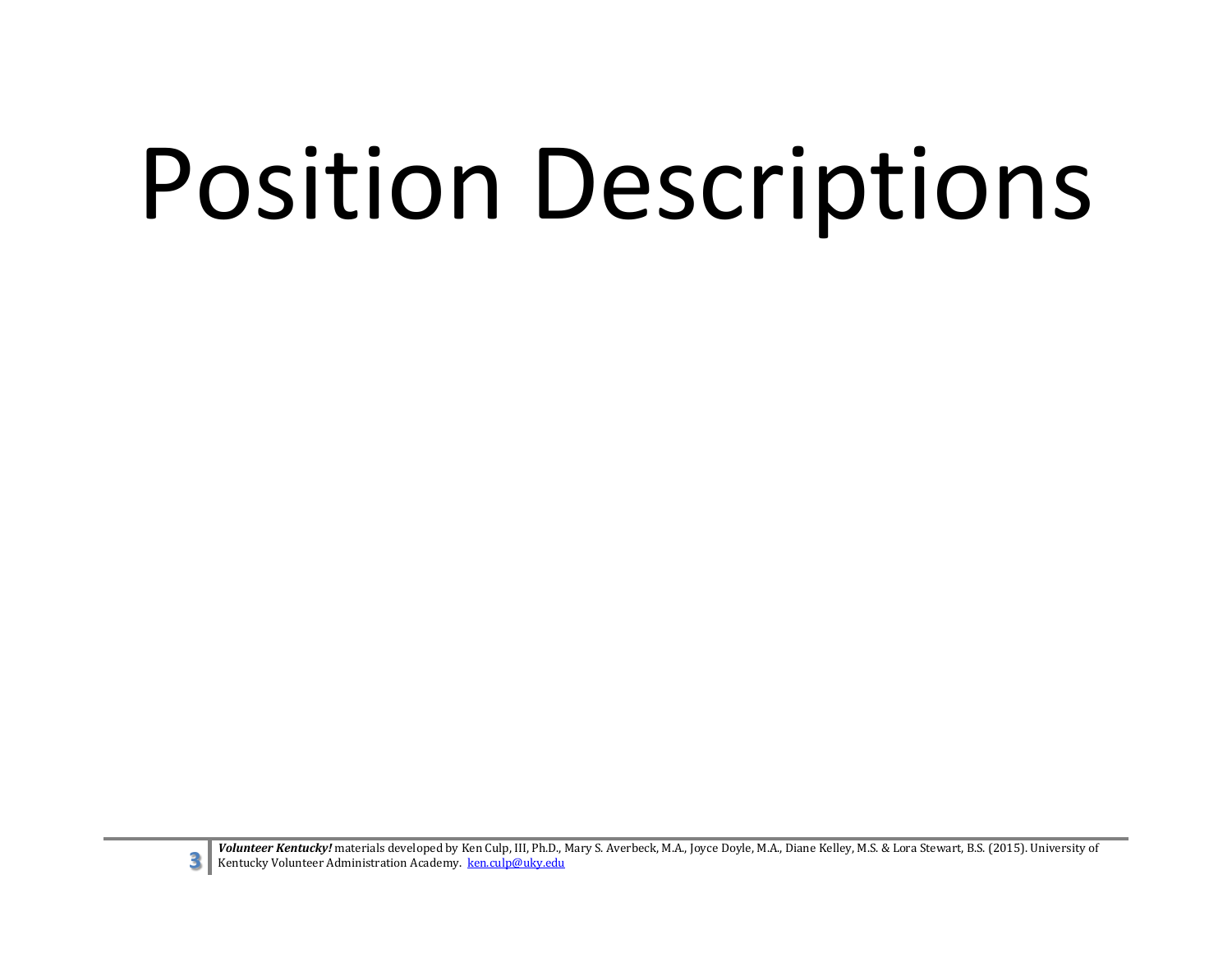# Identify



**Volunteer Kentucky!** materials developed by Ken Culp, III, Ph.D., Mary S. Averbeck, M.A., Joyce Doyle, M.A., Diane Kelley, M.S. & Lora Stewart, B.S. (2015). University of Kentucky Volunteer Administration Academy. <u>ken cu</u>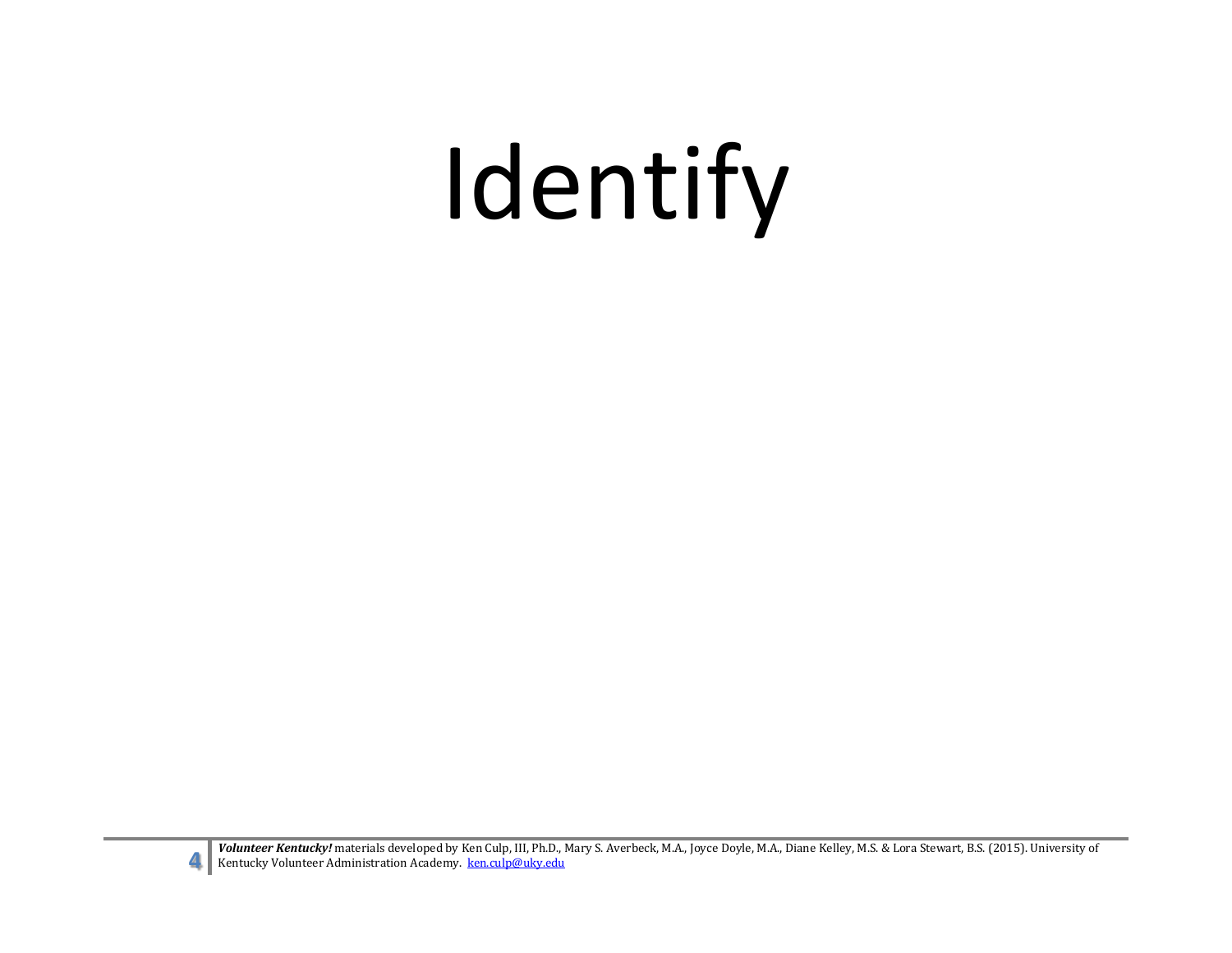### Recruit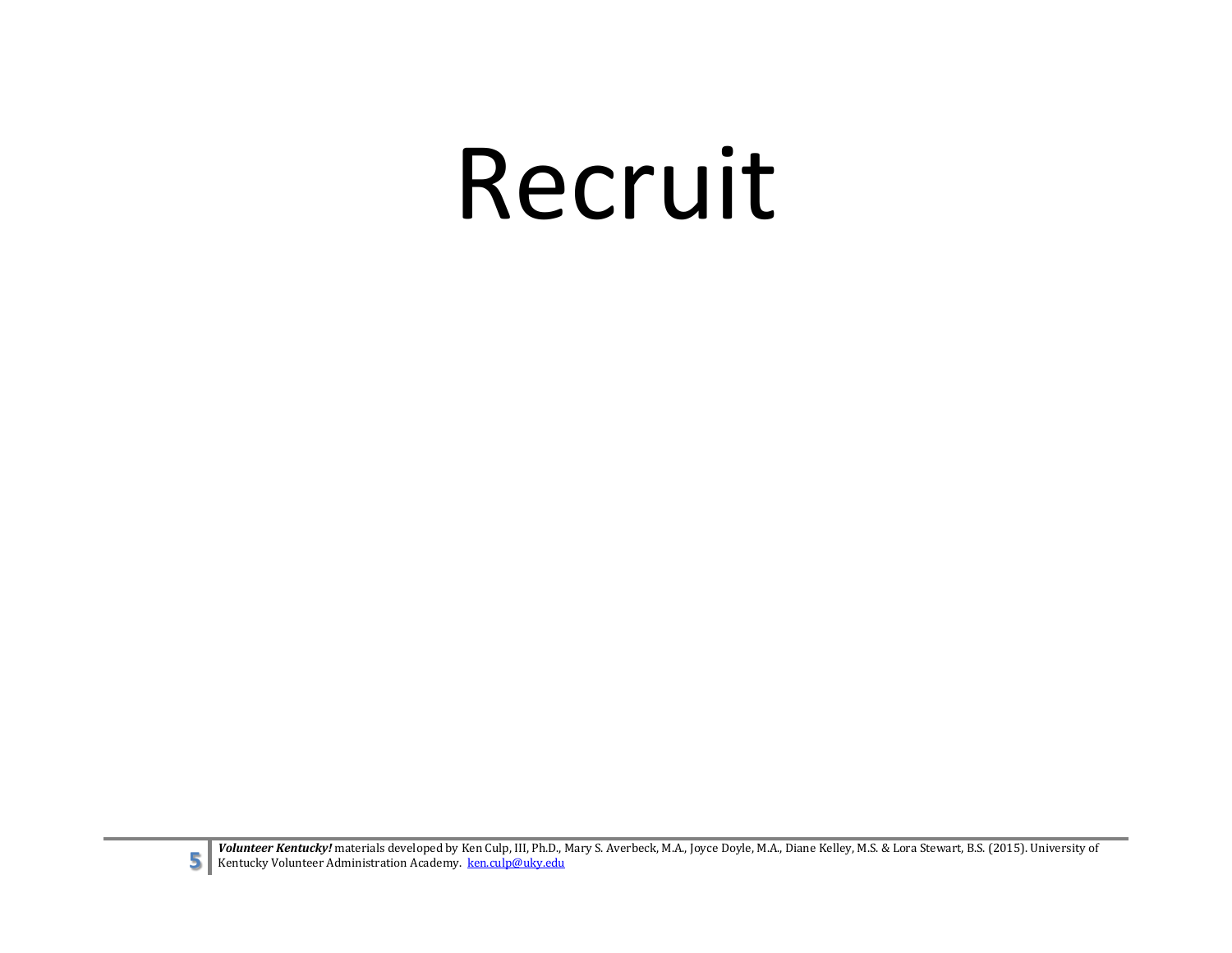#### Screen

**6** Volunteer Kentucky! materials developed by Ken Culp, III, Ph.D., Mary S. Averbeck, M.A., Joyce Doyle, M.A., Diane Kelley, M.S. & Lora Stewart, B.S. (2015). University of Kentucky Volunteer Administration Academy. ken.c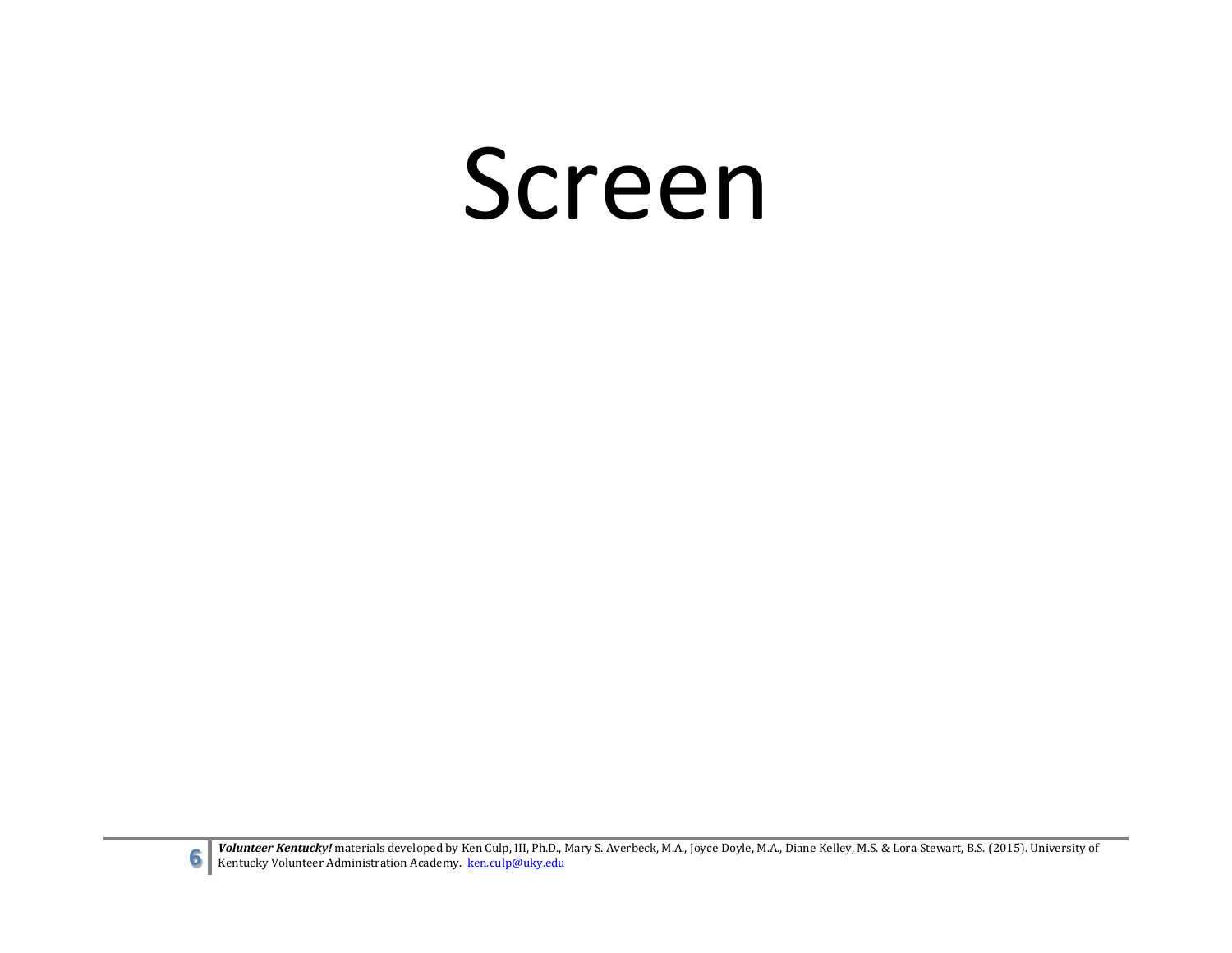### Select

**Volunteer Kentucky!** materials developed by Ken Culp, III, Ph.D., Mary S. Averbeck, M.A., Joyce Doyle, M.A., Diane Kelley, M.S. & Lora Stewart, B.S. (2015). University of Kentucky Volunteer Administration Academy. <u>ken.cu</u>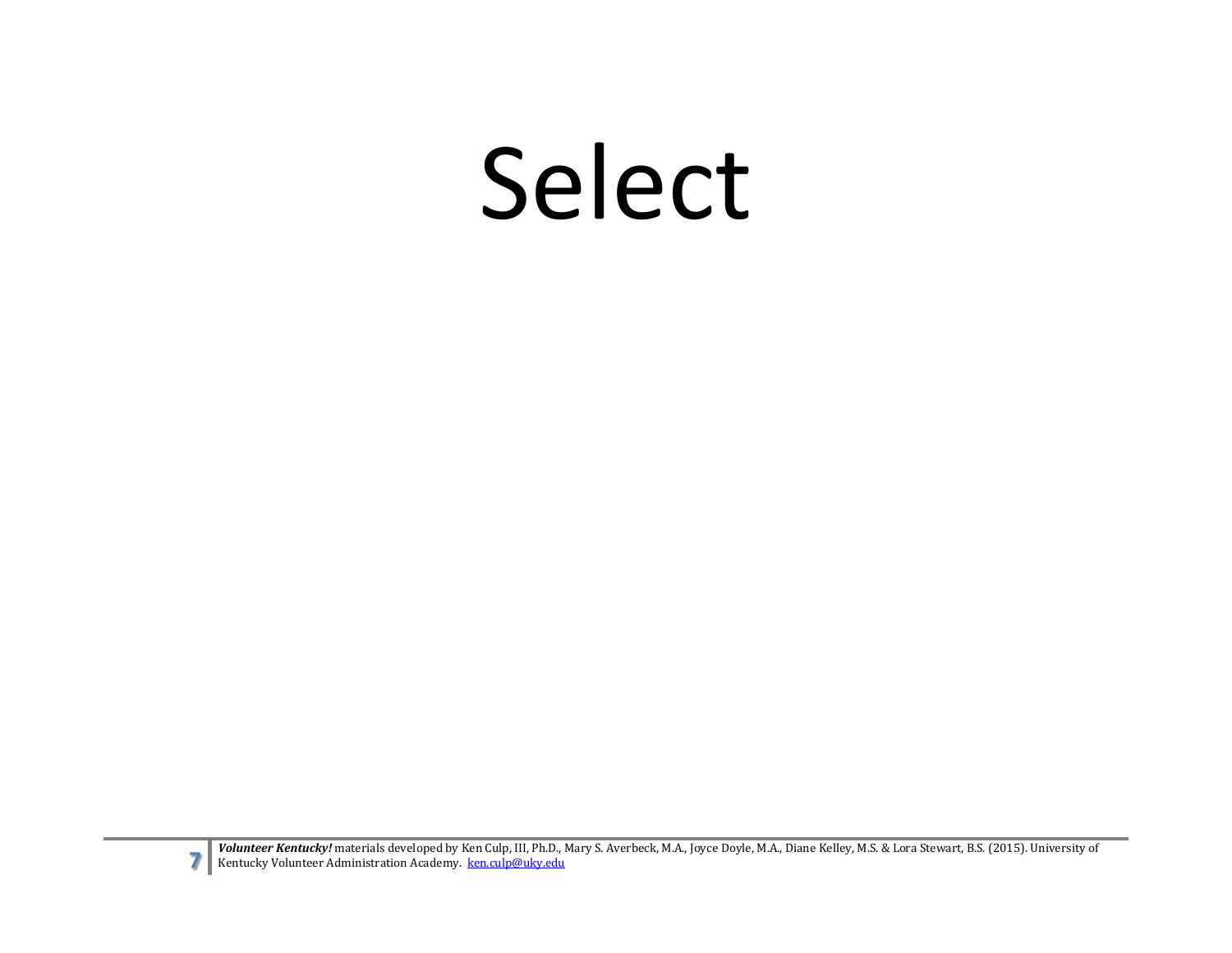# **EDUCATE**



**8** Volunteer Kentucky! materials developed by Ken Culp, III, Ph.D., Mary S. Averbeck, M.A., Joyce Doyle, M.A., Diane Kelley, M.S. & Lora Stewart, B.S. (2015). University of Kentucky Volunteer Administration Academy. <u>ken.</u>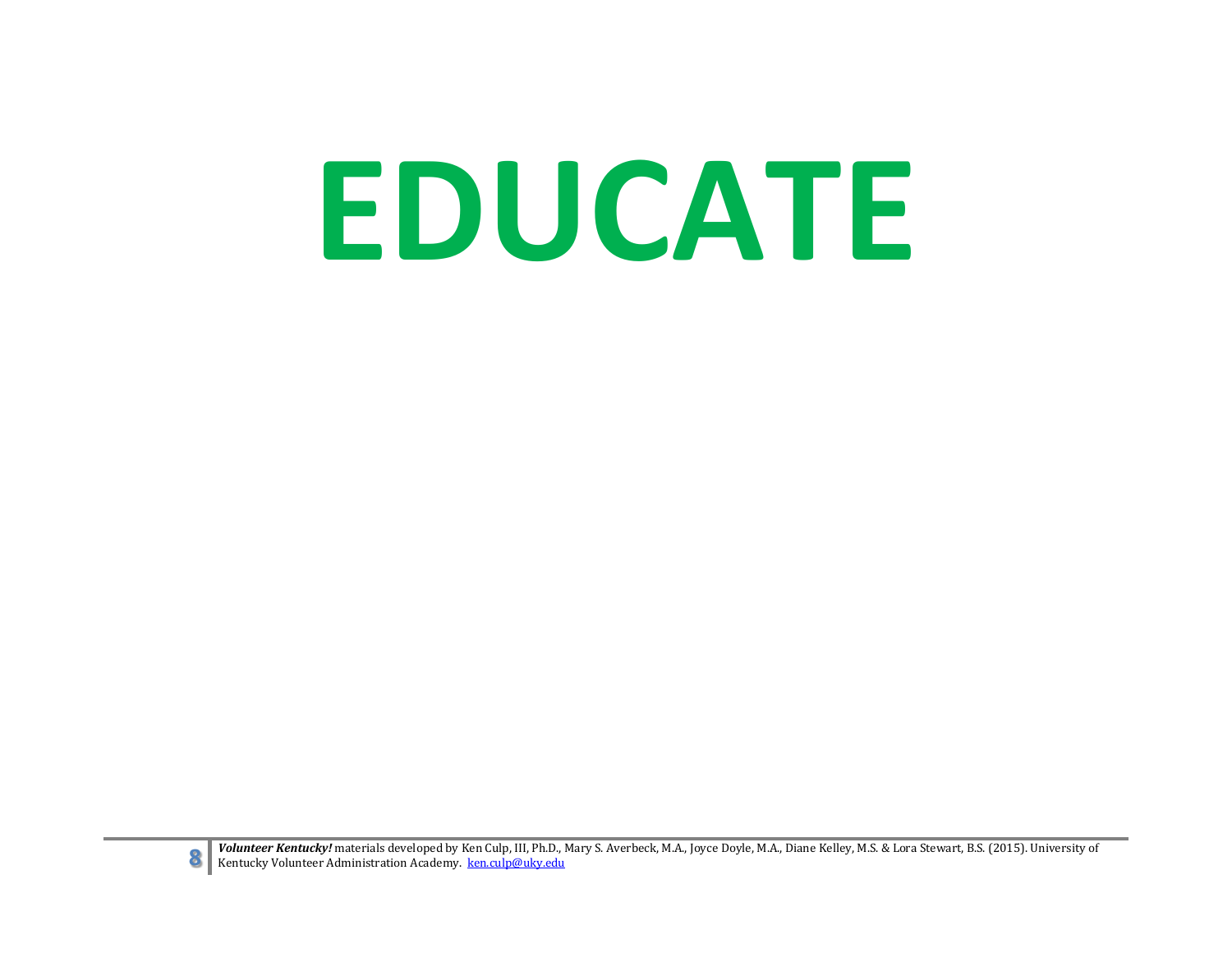### Orient

**Volunteer Kentucky!** materials developed by Ken Culp, III, Ph.D., Mary S. Averbeck, M.A., Joyce Doyle, M.A., Diane Kelley, M.S. & Lora Stewart, B.S. (2015). University of Kentucky Volunteer Administration Academy. <u>ken.cu</u>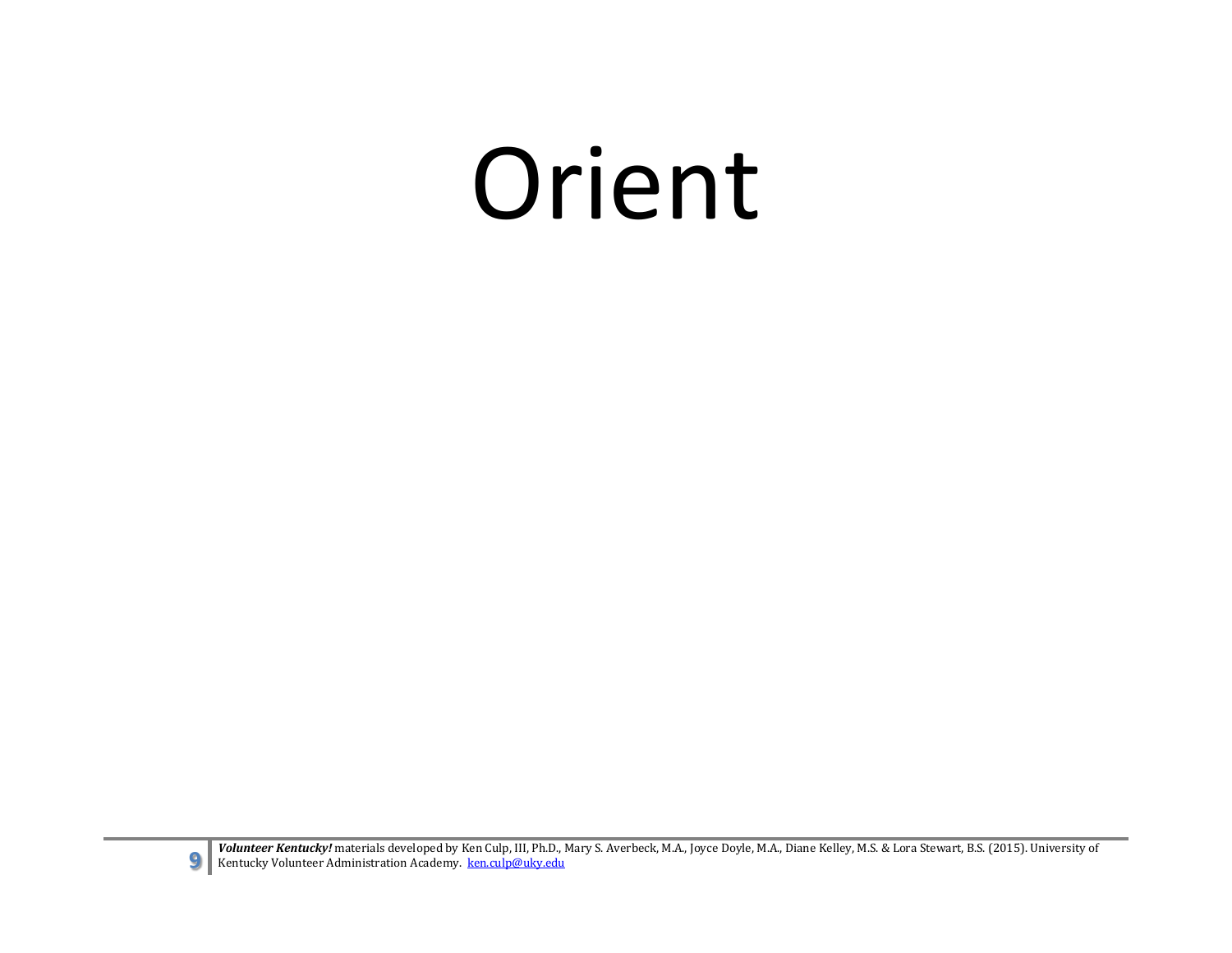#### Protect

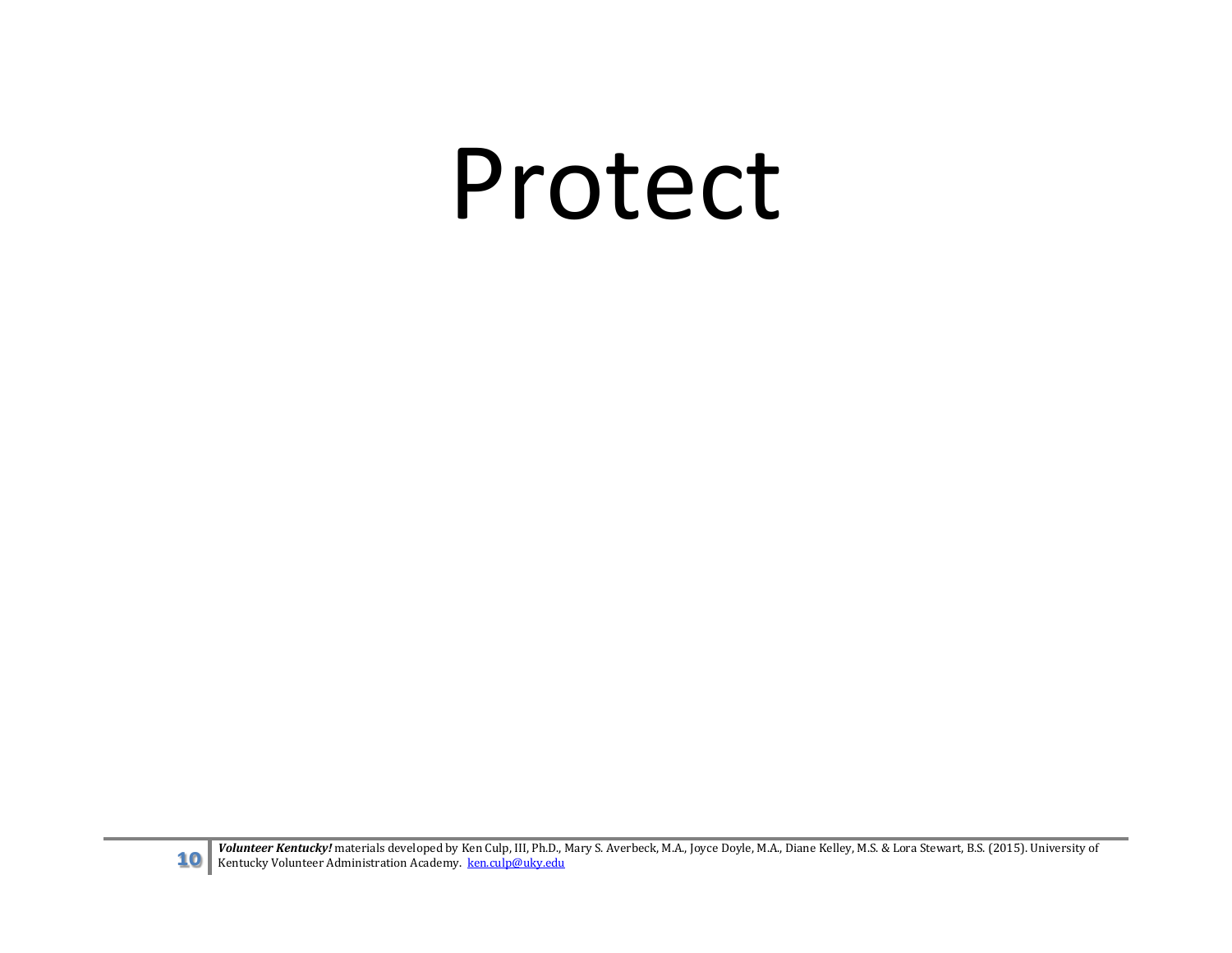#### Resource

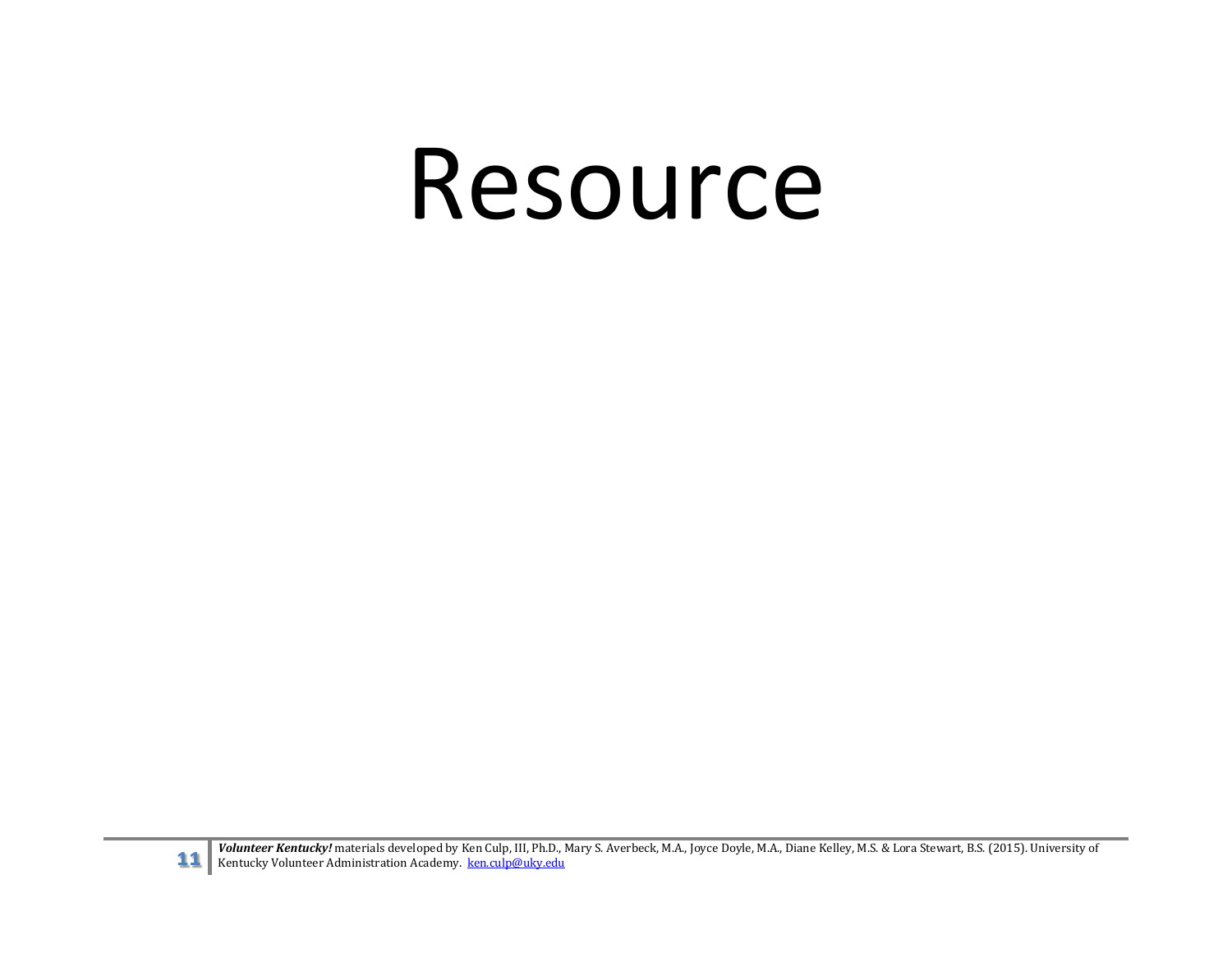### Teach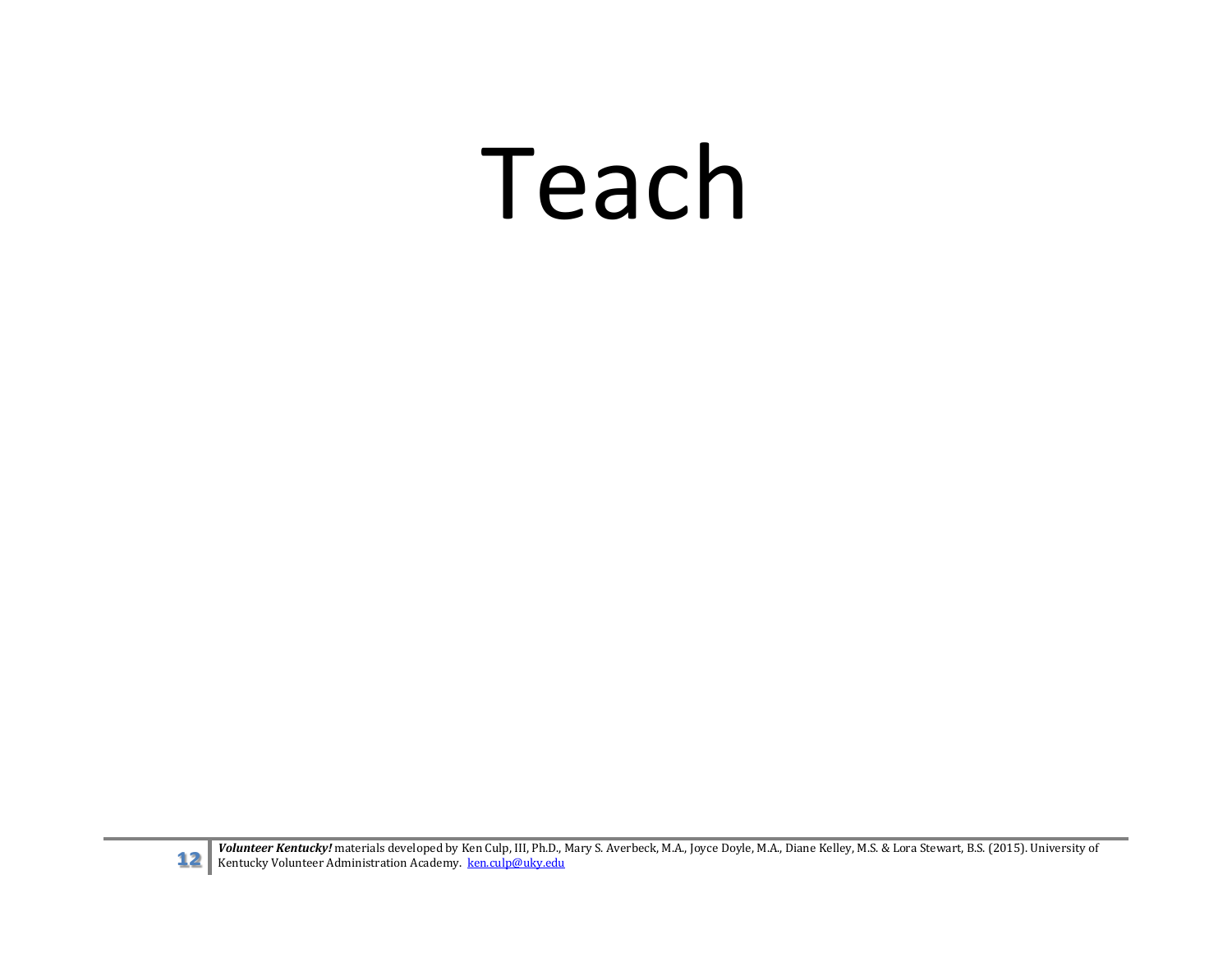# **MOBILIZE**



**13** Volunteer Kentucky! materials developed by Ken Culp, III, Ph.D., Mary S. Averbeck, M.A., Joyce Doyle, M.A., Diane Kelley, M.S. & Lora Stewart, B.S. (2015). University of Kentucky Volunteer Administration Academy. ken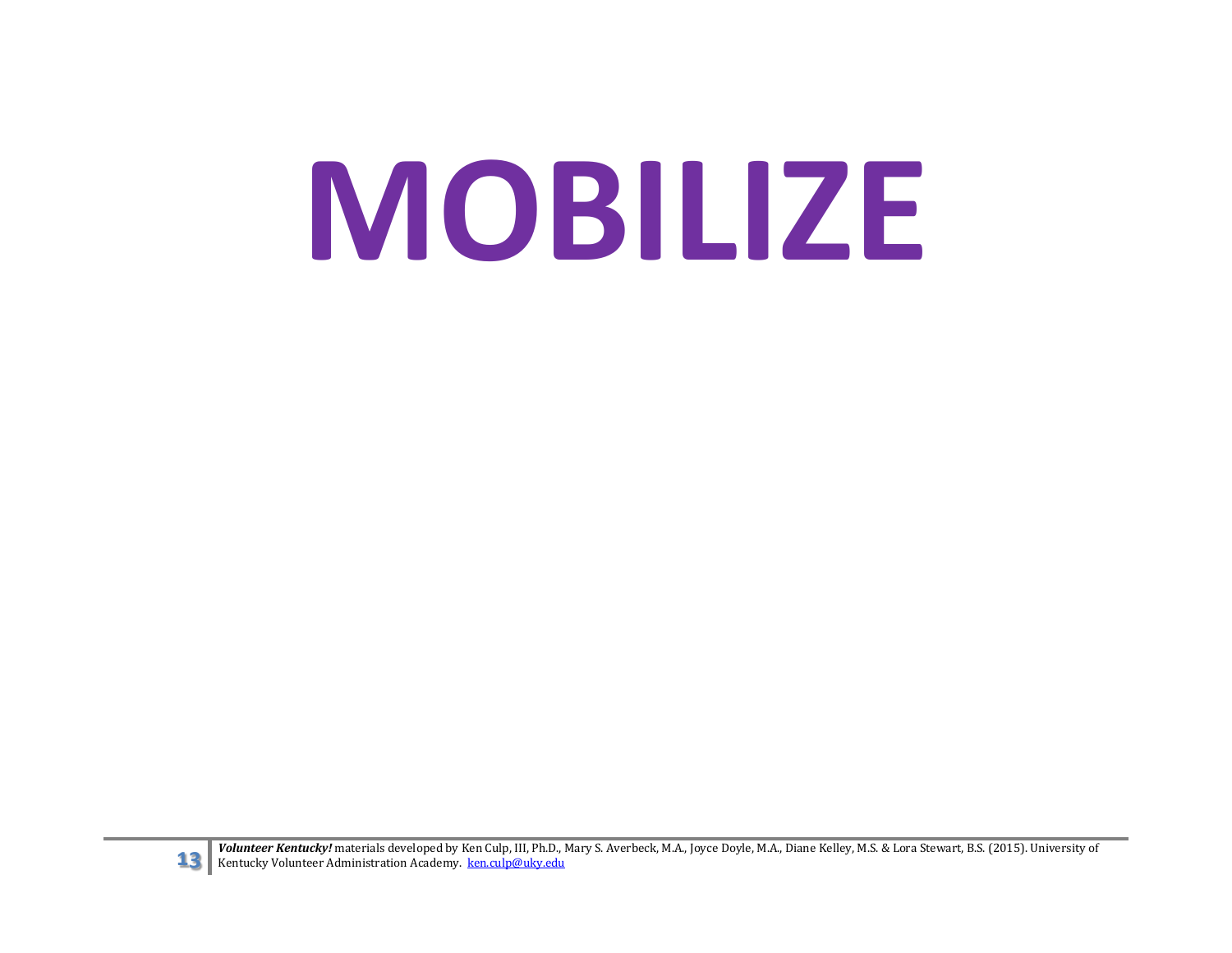## Engage



**14** *Volunteer Kentucky!* materials developed by Ken Culp, III, Ph.D., Mary S. Averbeck, M.A., Joyce Doyle, M.A., Diane Kelley, M.S. & Lora Stewart, B.S. (2015). University of Kentucky Volunteer Administration Academy. ke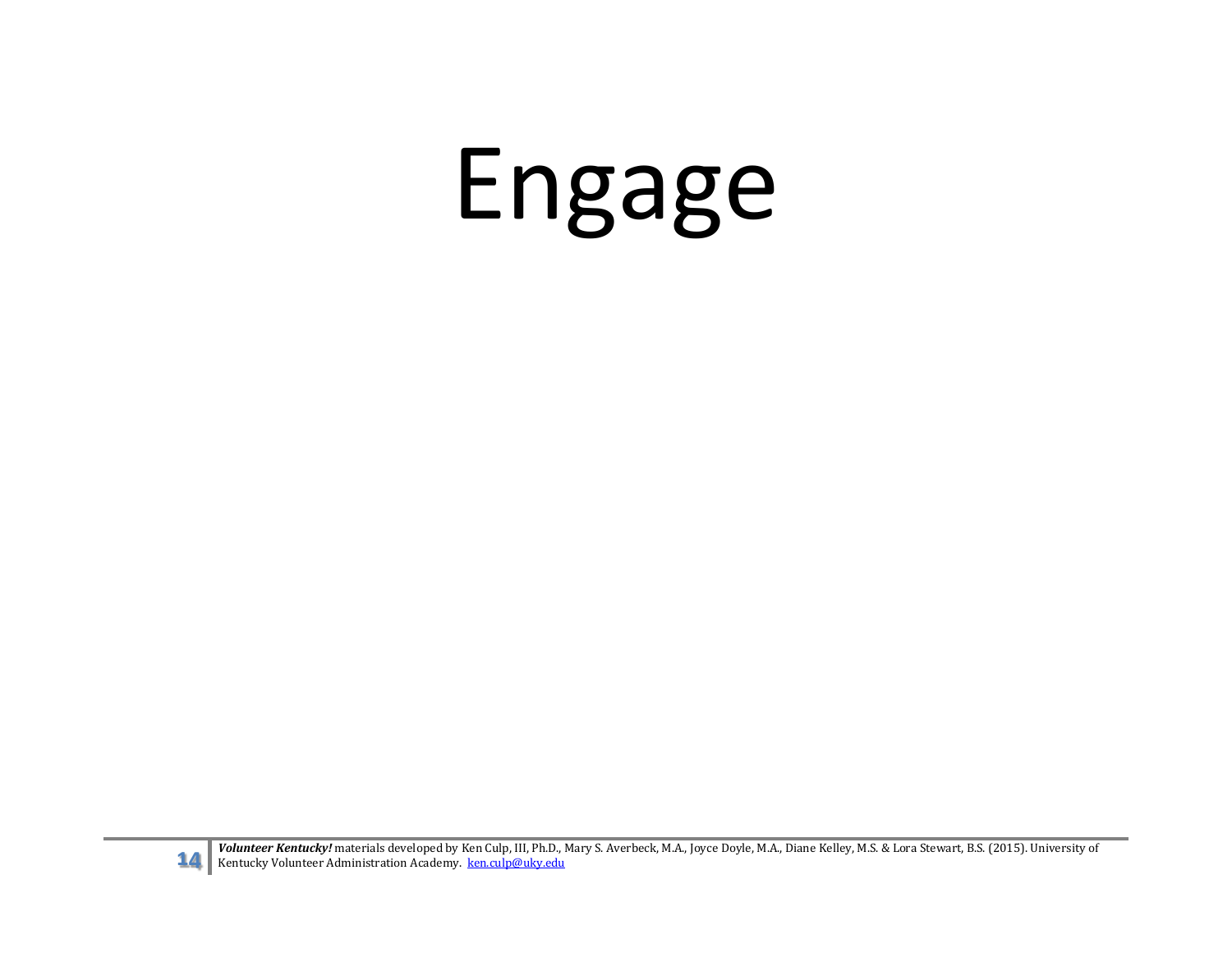### Motivate

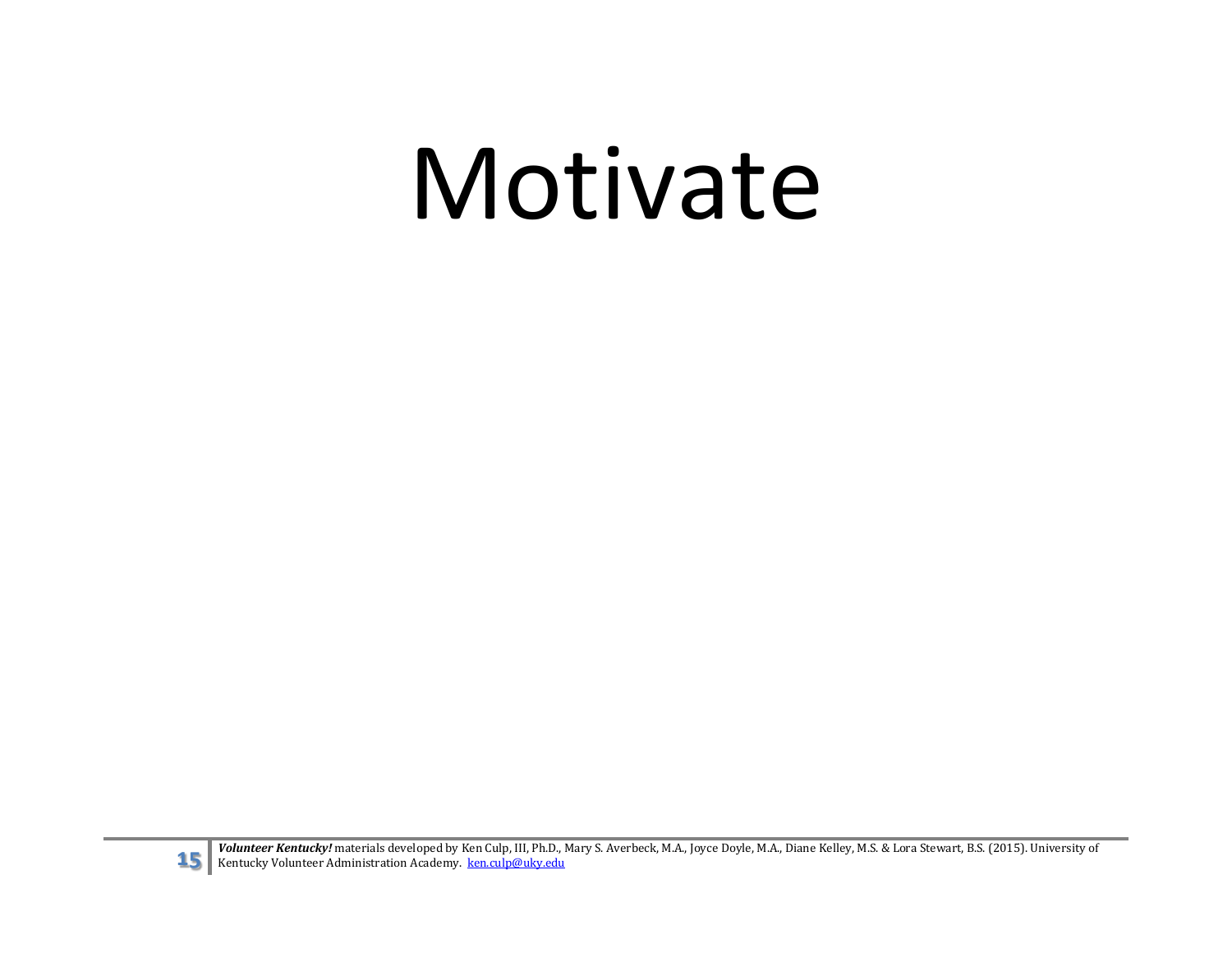## Supervise

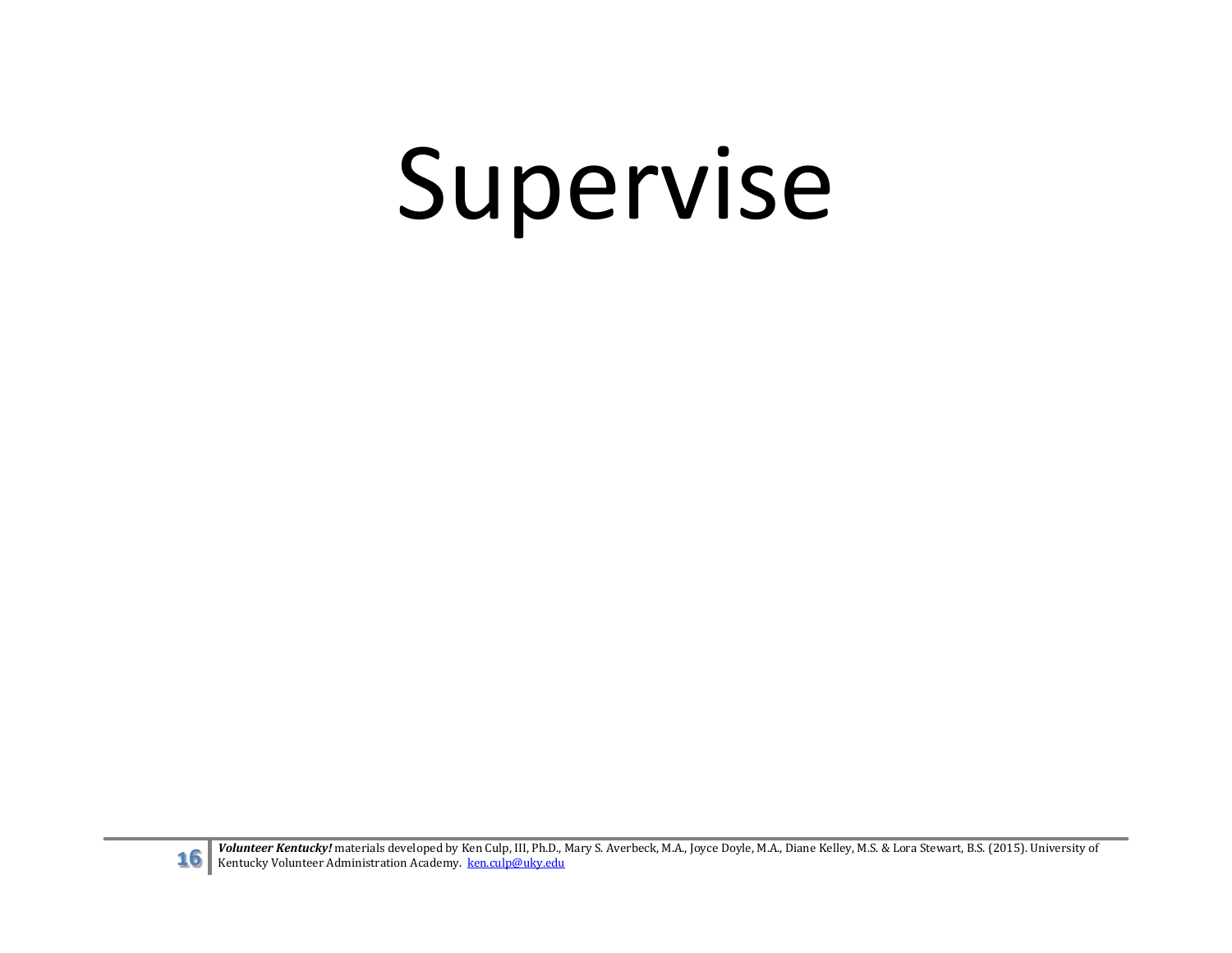# **SUSTAIN**



**17 Volunteer Kentucky!** materials developed by Ken Culp, III, Ph.D., Mary S. Averbeck, M.A., Joyce Doyle, M.A., Diane Kelley, M.S. & Lora Stewart, B.S. (2015). University of Kentucky Volunteer Administration Academy. ken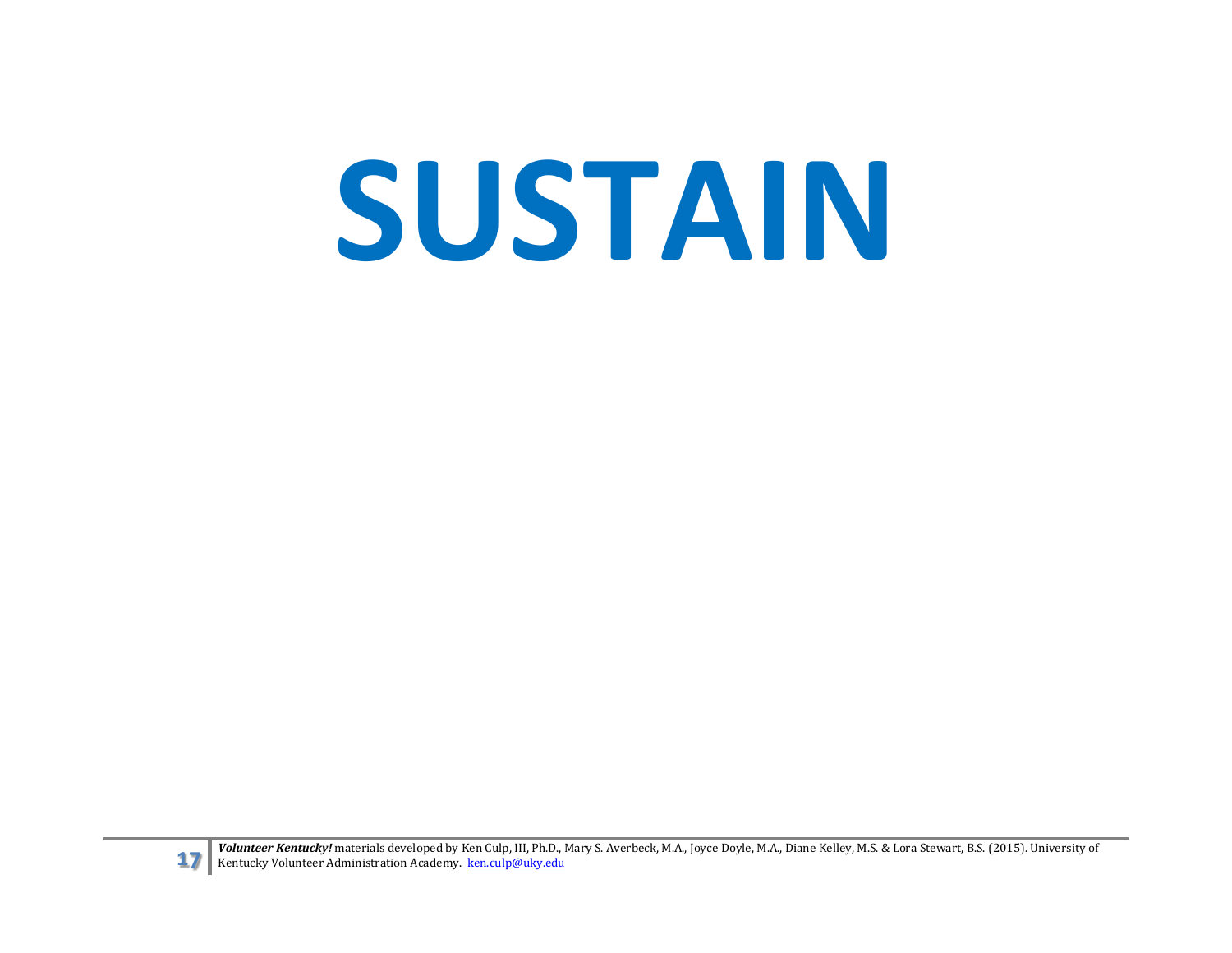# Disengage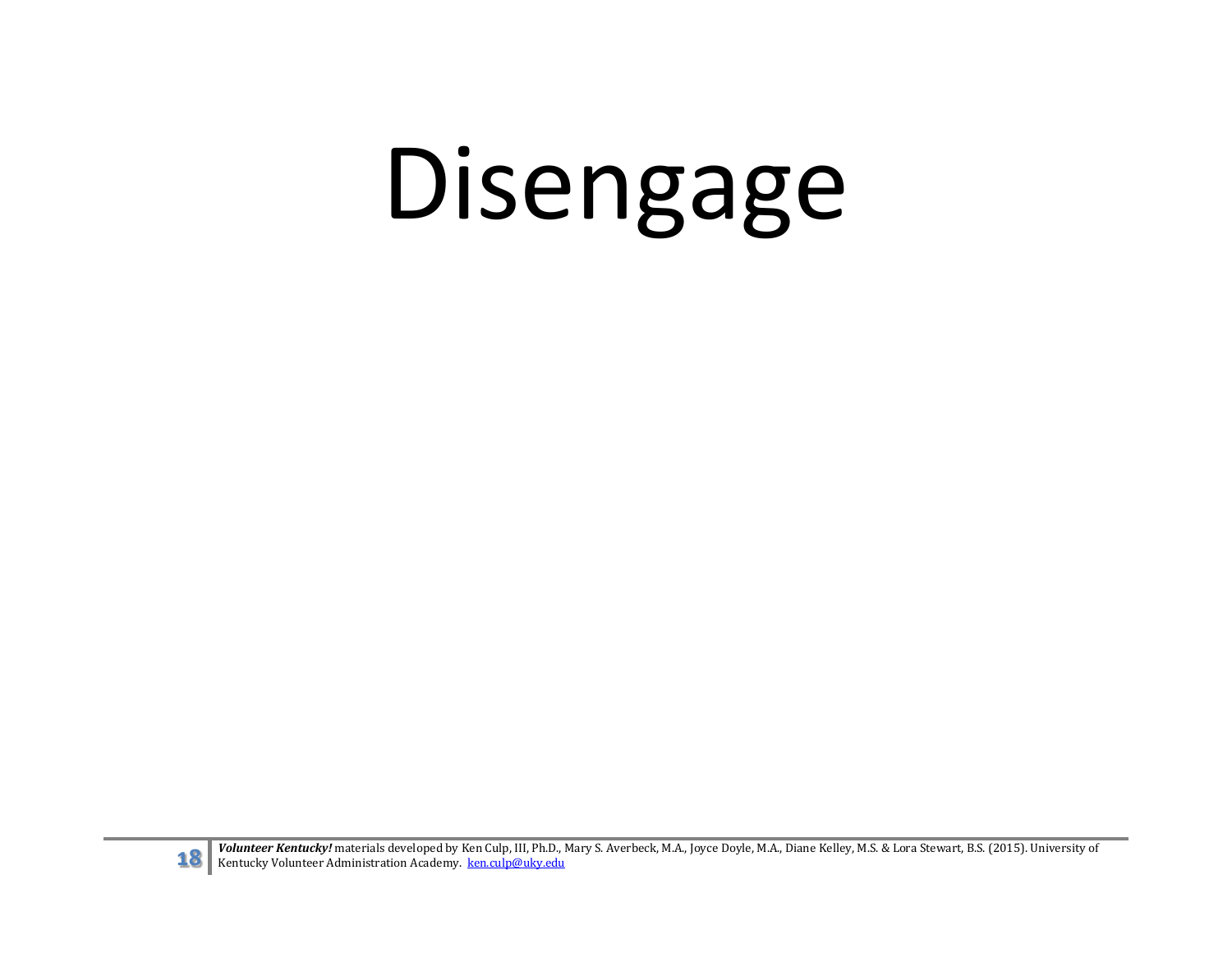### Evaluate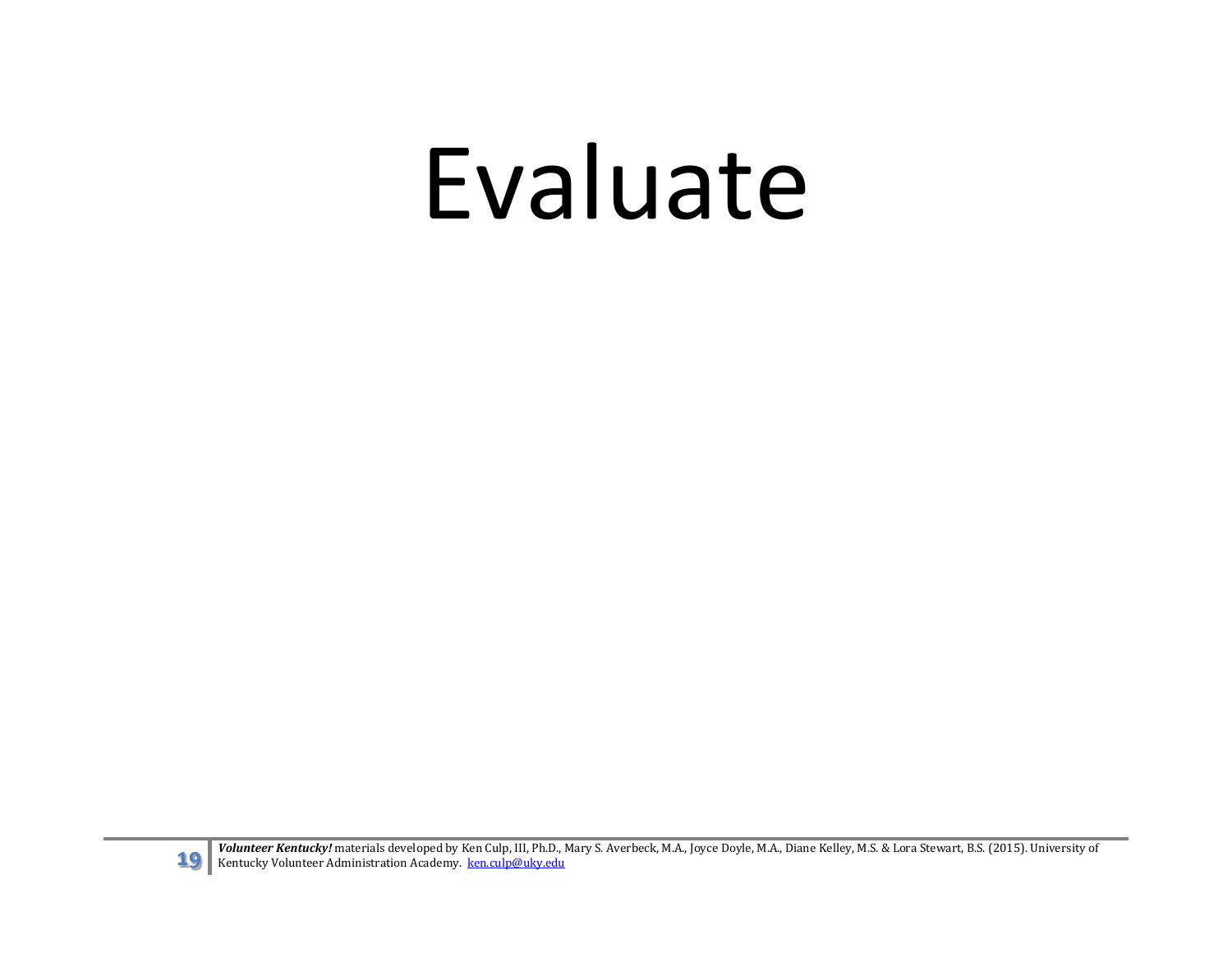## Recognize

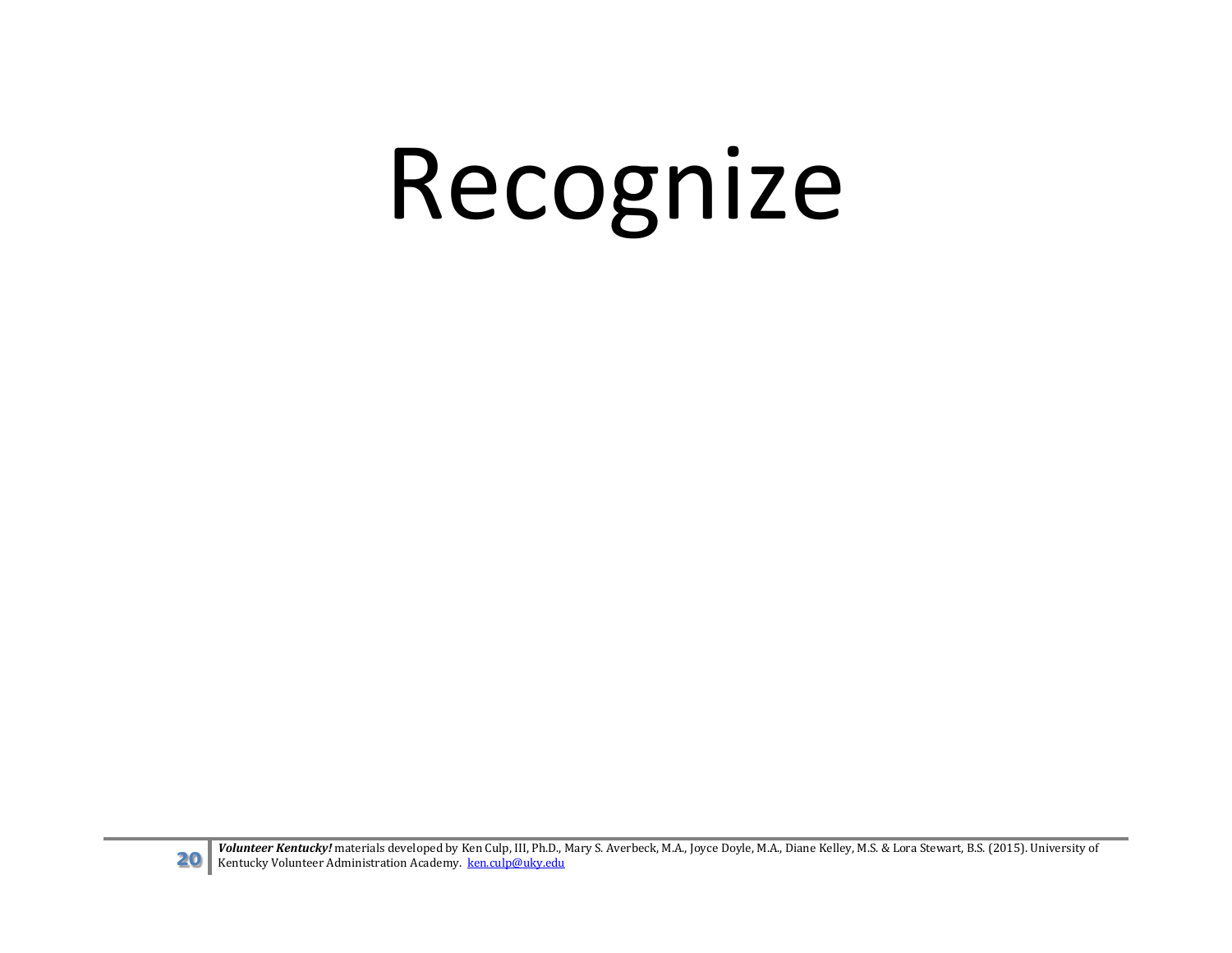### Redirect